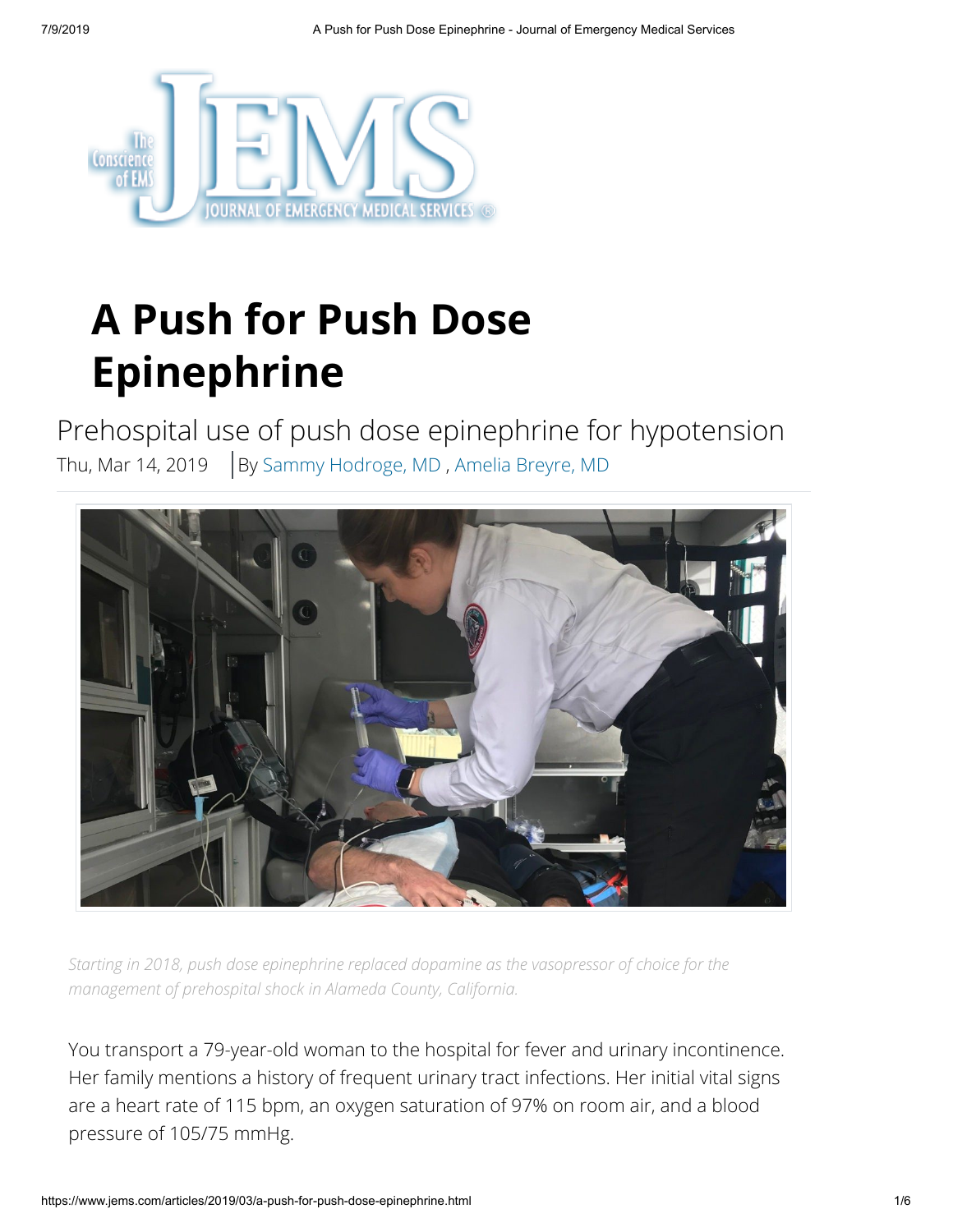You establish a peripheral IV line and begin a bolus of normal saline.

About 15 minutes away from the hospital, you note the patient becomes increasingly drowsy. Her heart rate has increased to 125 bpm and her blood pressure is now 85/47 mmHg. What are your next steps?

### Prehospital Shock

Starting in 2018, push dose epinephrine replaced dopamine as the vasopressor of choice for the management of prehospital shock in Alameda County, California.<sup>1</sup>

For the EMS system, properly managing shock is critically important as it's both common and life-threatening. One meta-analysis showed the prevalence of nontraumatic hypotension (systolic blood pressure [SBP] < 90 mmHg) to be around 2%. However, these patients had an in-hospital mortality between 33–52%.2

The empiric treatment of shock in the prehospital setting is difficult because of the multiple etiologies that lead to the final common pathway of decreased perfusion.<sup>3</sup>

In Alameda County, prehospital personnel treat according to suspected type of shock: anaphylactic, traumatic/hemorrhagic, septic, hypovolemic or cardiogenic.<sup>1</sup>

### Move to Epinephrine

For years, dopamine has been the first-line vasopressor for EMS, but a growing body of evidence has supported the preference of other agents. When compared to norepinephrine, for example, dopamine is associated with a higher incidence of arrhythmias, is a less potent vasopressor; and for those with cardiogenic shock, has been shown to increase mortality.<sup>4</sup>

Epinephrine, like norepinephrine, works through activation of adrenergic receptors to increase vasoconstriction (i.e., alpha-1), heart rate (i.e., chronotropy) and contractile force of the heart (i.e., inotropy; beta-1).

In addition, epinephrine has a higher affinity to the beta-2 receptor leading to bronchodilation.<sup>5</sup> When epinephrine was compared to norepinephrine plus dobutamine for the management of septic shock, there was no difference in mortality.<sup>6</sup>

With epinephrine's wide availability on ALS units for the management of cardiac arrest, extension of its use as a vasopressor is a logical progression.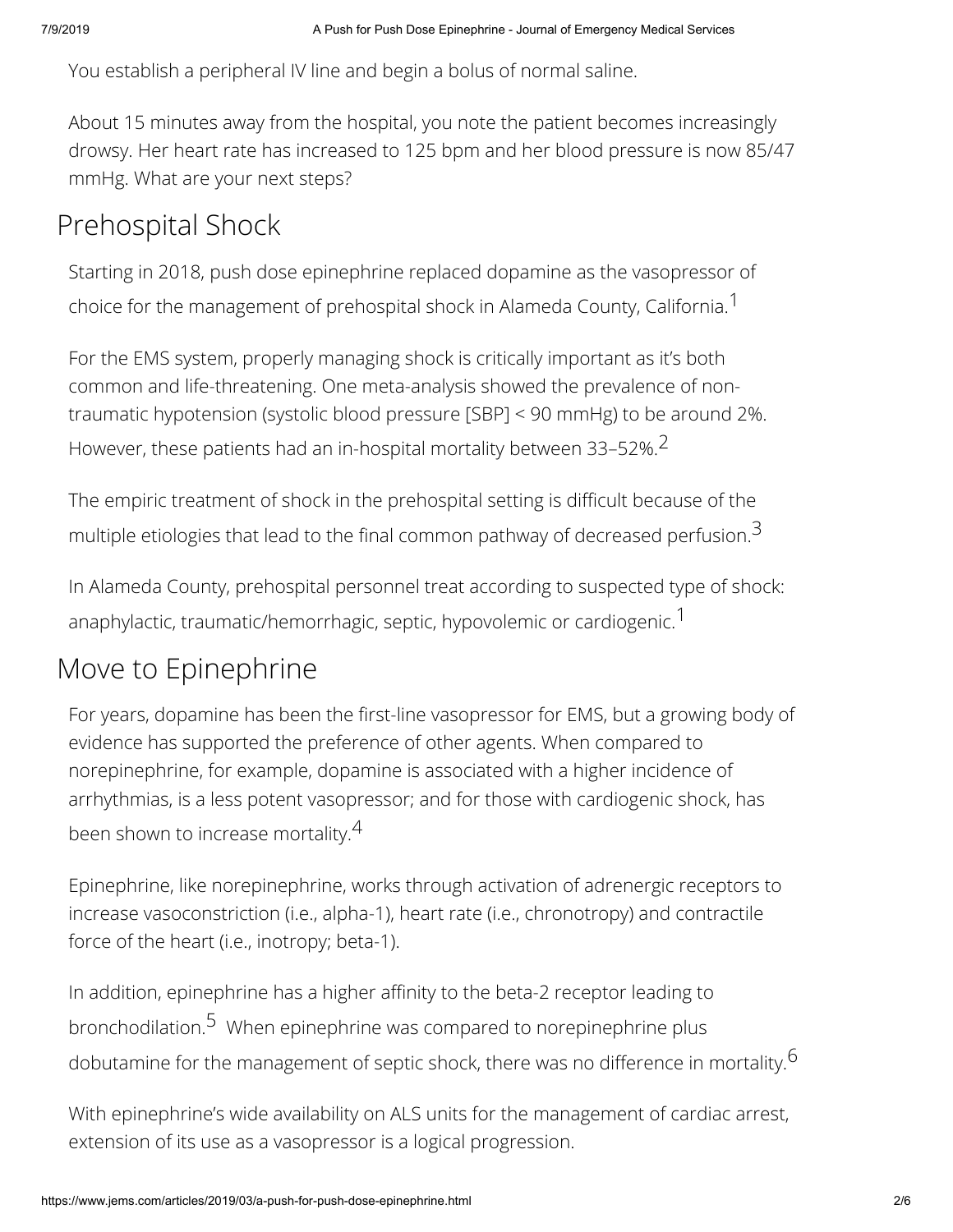# Push Dose Epinephrine

The "code" or "cardiac" epinephrine stored on ALS ambulances is in a 0.1 mg/mL concentration. To make push dose epinephrine, it needs to be diluted to a 0.01 mg/mL (10mcg/mL) concentration before being administered through a peripheral vessel. This is usually done using a 10-mL syringe and given in 1-mL aliquots known as a "push dose" or "bolus dose."

For years, push dose vasopressors have been used by anesthesiologists prior to intubation or after epidural anesthesia as a temporary means of increasing blood

pressure until the hypotension resolves.<sup>5</sup> This has opened the door for the administration of push dose vasopressors in the ED or the ICU for both transient hypotension and during a resuscitation before a central line can be established. Push dose phenylephrine, for example, was shown to improve peri-intubation hemodynamics in the ED.<sup>7</sup>

## Safety

Peripheral extravasation of a vasopressor can lead to complications of tissue ischemia. This is thought to be less likely with push dose vasopressors given their reduced concentration and short duration.

In 2016, a prospective observational study of 55 patients receiving vasopressors through a peripheral vessel, only three had extravasation and one developed thrombophlebitis. There were no serious complications and none required medical or surgical treatment.<sup>8</sup>

A meta-analysis in *Annals of Emergency Medicine* showed that a majority of local tissue injury and vasopressor extravasation events from peripheral lines occurred when the site involved was distal to the antecubital fossa. The average duration of infusion before injury or extravasation however was 56 hours, longer than the typical EMS transport time.9

# Protocol & Training

In the Alameda County EMS system, push dose epinephrine is in the protocol for management of shock suspected due to hypovolemia, sepsis and decreased cardiac output (i.e., cardiogenic). After empiric fluid resuscitation, 0.5 mL aliquots of 10 mcg/mL epinephrine is to be administered, titrating to SBP > 90 mmHg.

#### View Table 1 as PNG file.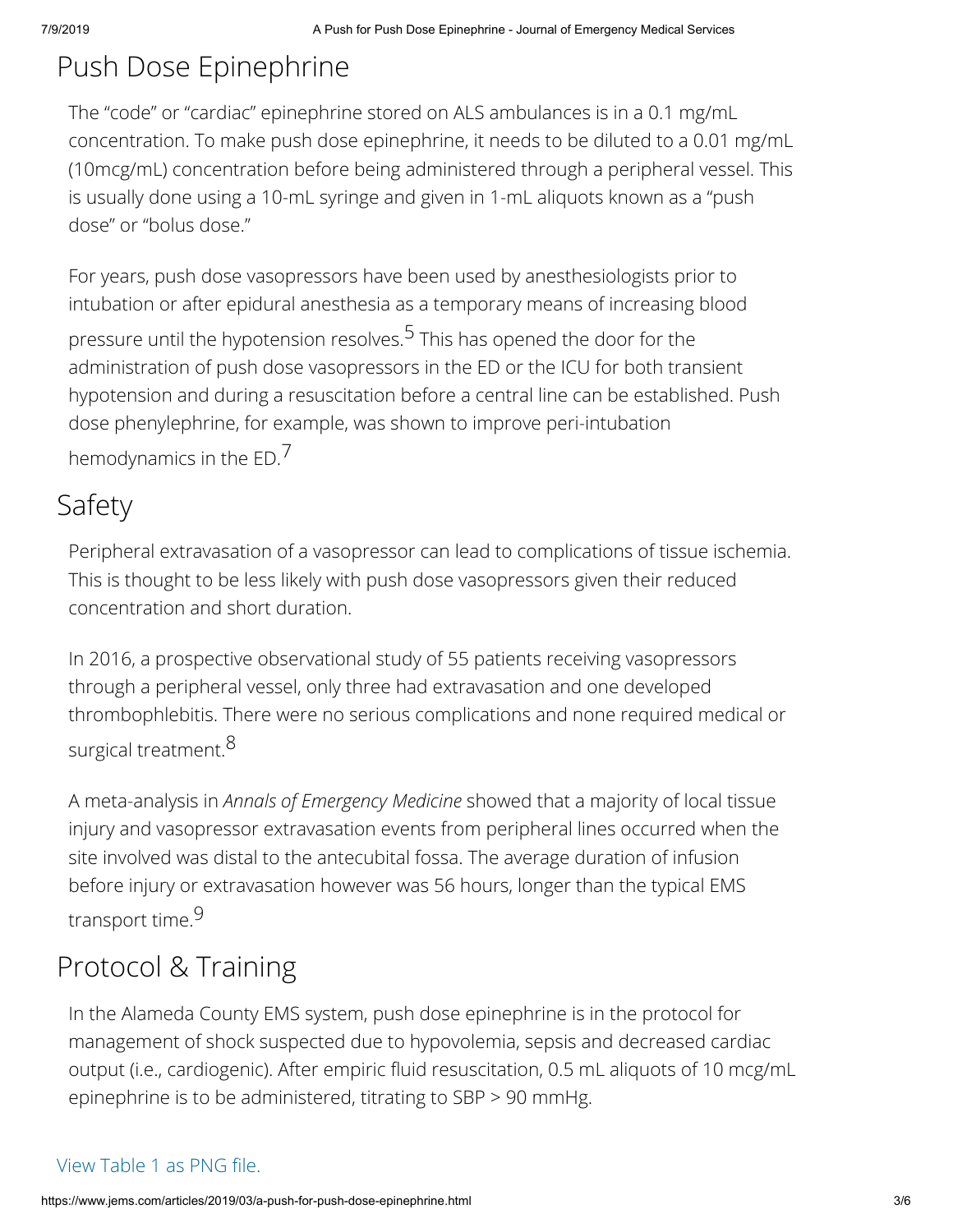Prior to protocol implementation, all paramedics in the county underwent training in the indication, mixing and administration of push dose epinephrine.

### Post-ROSC

Nine months after implementation of the Alameda County protocol, push dose epinephrine was used 34 times, mostly used for shock after achieving the return of spontaneous circulation (ROSC) after a cardiac arrest (61.8%).

This was followed by its use in patients suspected of septic shock (22.6%) and cardiogenic shock (19.0%). Paramedics commonly documented an improvement in patient condition after epinephrine administration including in every case of suspected septic shock.

#### View Table 2 as PNG file.

Overall however, push dose epinephrine was used relatively few times compared to the total number of patients with non-traumatic hypotension transported by EMS. This could be due to short transport times and the need for fluid resuscitation prior to utilizing a pressor. The process of mixing the medication could serve as a hinderance to protocol implementation. Finally, it could represent an opportunity for further training regarding shock recognition and aggressive treatment.

### Back to the Case

After attempts at fluid resuscitation, your 79-year-old patient remains hypotensive. She's likely in septic shock from a urinary tract infection. You prepare a syringe of push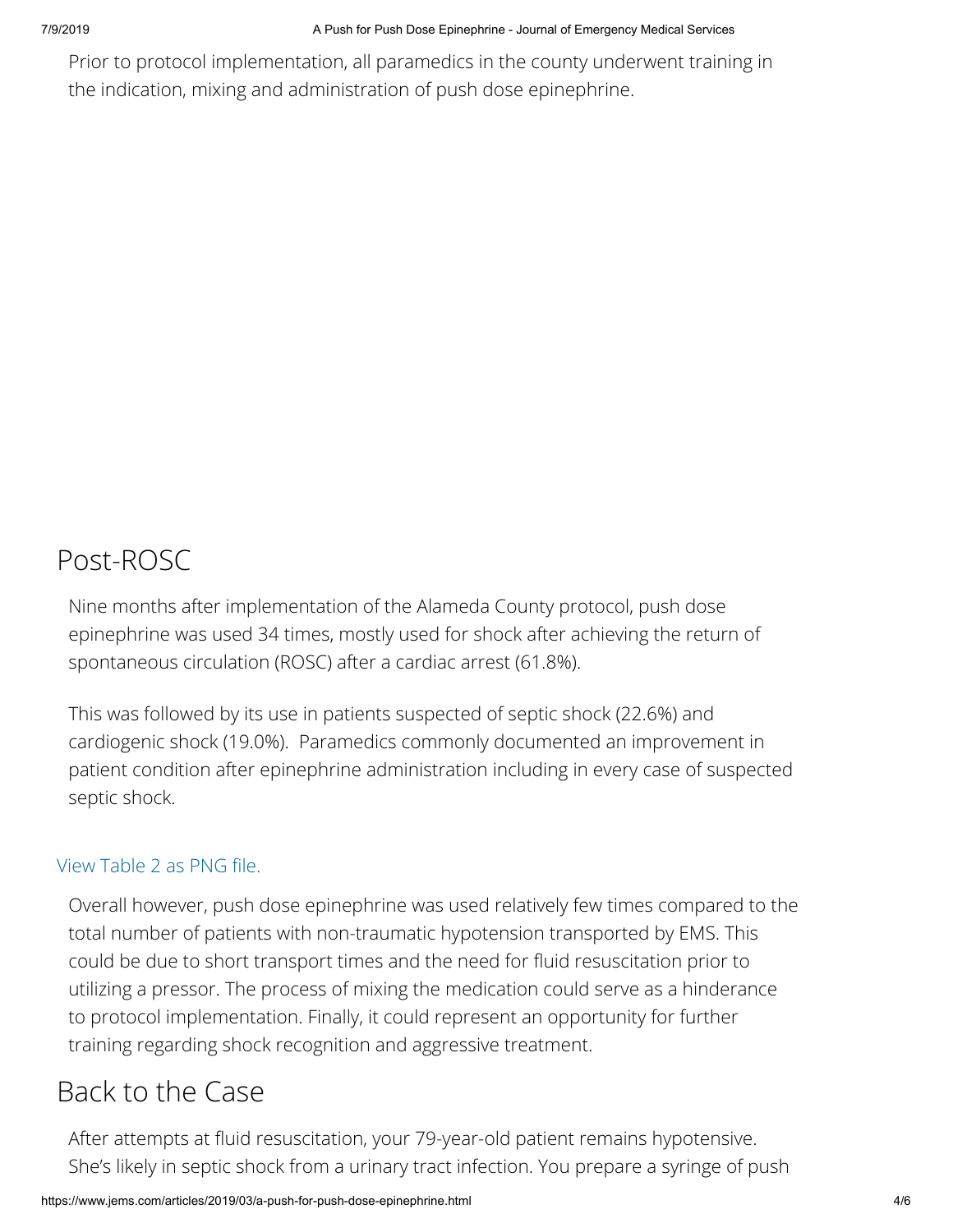dose epinephrine and administers a total of 10 mcg of epinephrine.

Her mean arterial pressure improves to 65 mmHg with a corresponding improvement in her appearance and mental status as you arrive to the hospital to prepare a hando to the ED.

### Conclusion

The Alameda County EMS System is confident that push dose epinephrine can be a temporary blood pressure rescue medication and serve as an important treatment in prehospital shock.

#### **References**

1. 2019 Alameda County field manual. (2019.) *Alameda County EMS Agency*. Retrieved [March 13, 2019, from https://ems.acgov.org/ems-assets/docs/Documents-](https://ems.acgov.org/ems-assets/docs/Documents-Forms/ALCO_FM_2019%20FINAL.pdf)Forms/ALCO\_FM\_2019%20FINAL.pdf.

2. Holler JG, Bech CN, Henriksen DP, et al. Nontraumatic hypotension and shock in the emergency department and the prehospital setting, prevalence, etiology, and mortality: A systematic review. *PloS One*. 2015;10(3):e0119331.

3. De Backer D, Biston P, Devriendt J, et al. Comparison of dopamine and norepinephrine in the treatment of shock. *N Engl J Med*. 2010;362(9):779–789.

4. De Backer D, Aldecoa C, Njimi H, et al. Dopamine versus norepinephrine in the treatment of septic shock: A meta-analysis. *Crit Care Med*. 2012;40(3):725–730.

5. Tilton LJ, Eginger KH. Utility of push-dose vasopressors for temporary treatment of hypotension in the emergency department. *J Emerg Nurs*. 2016;42(3):279–281.

6. Annane D, Vignon P, Renault A, et al. Norepinephrine plus dobutamine versus epinephrine alone for management of septic shock: A randomized trial. *Lancet*. 2007;370(9588):676–684.

7. Panchal A, Satyanarayan A. Efficacy of bolus-dose phenylephrine for peri-intubation hypotension. *J Emerg Med*. 2015;49(4):488–494.

8. Medlej K, Kazzi A. Complications from administration of vasopressors through peripheral venous catheters: An observational study. *J Emerg Med*. 2016;54(1):47–53.

9. Brewer JM, Puskarich MA, Jones AE. Can vasopressors safely be administered through peripheral intravenous catheters compared with central venous catheters?